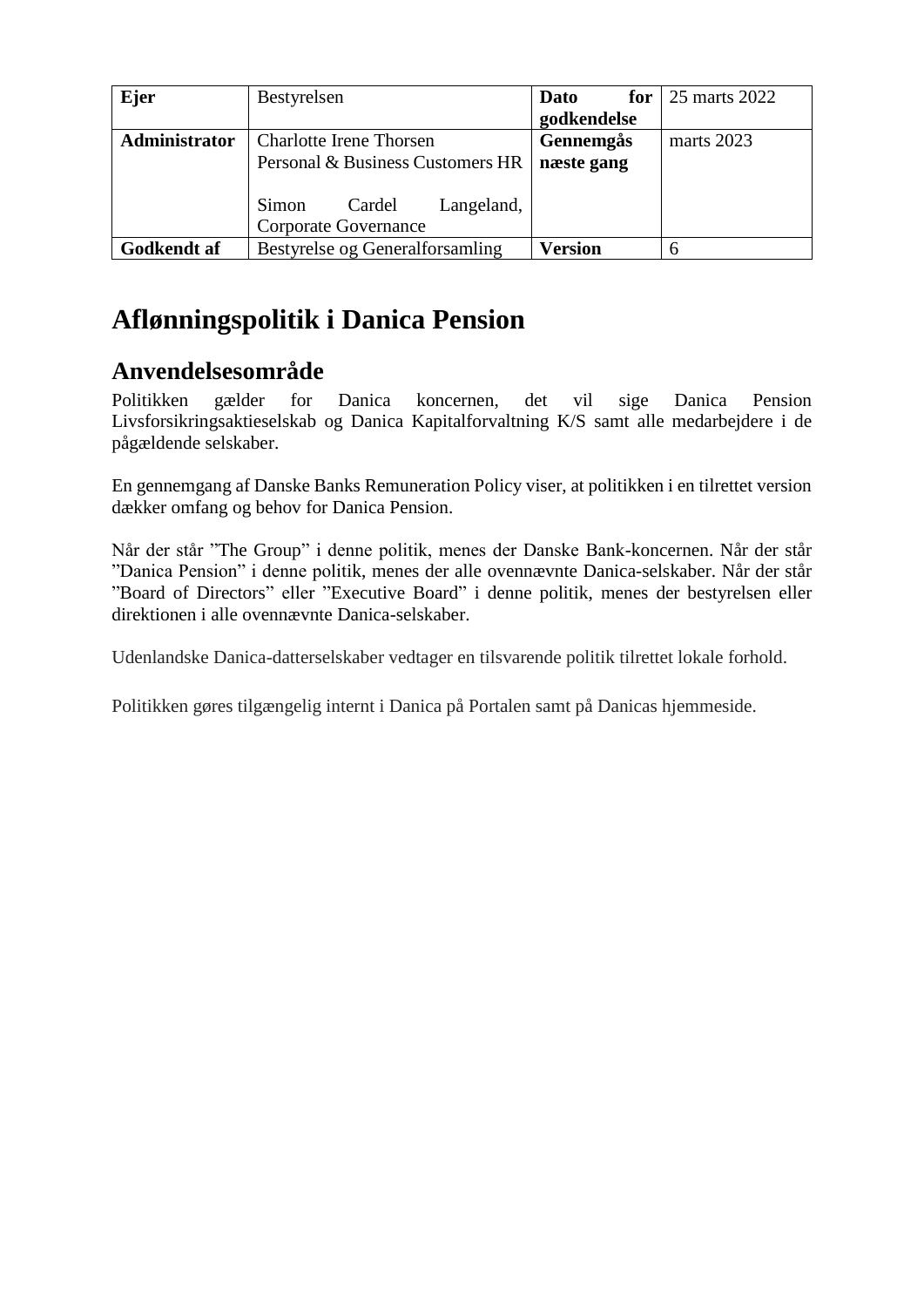## **Policy objectives and linkage to Danica Pension's strategy**

The objectives of Danica Pension's Remuneration Policy are to:

- promote sustainable long-term value creation in Danica Pension and thereby support Danica Pension's ambitions of becoming the preferred "Tryghedsrådgiver" for all of Danica Pension's stakeholders; Customers, Employees, Society and Shareholders;
- ensure alignment between the interests of management, employees and the interests of Danica Pension and the shareholders by ensuring remuneration packages have a clear link to strategy; and
- support Danica Pension's ability to attract, motivate and retain qualified and highperforming employees in a competitive international market by enabling an appropriate total remuneration package.

The Remuneration Policy, including in particular the remuneration of the Executive Board, contributes to achieve Danica Pension's ambitions and long-term interests in several ways:

- 1) the applied performance criteria (KPIs) and associated targets for Danica Pension's incentive programmes are closely aligned with Danica Pension's strategy and ambitions;
- 2) the distribution between bonus payments in cash and shares seeks to ensure a balance between short-term and long-term results; and
- 3) the variable pay from the Incentive programme provides a strong incentive to look after Danica Pension's long-term interests. In particular, the fact that the share-based incentive pay for the Executive Board is deferred over a 4 year period including other material risk takers, and further retained for a period of 6 months including other material risk takers, ensures that the Executive Board and other material risk takers are continuously exposed to the development of The Group's share price.

Danica Pension's general incentive structure supports Danica Pension's business strategy including the risk strategy and the risk appetite across all risk types such as credit, market, sustainability, operational, liquidity, reputational and other risks identified by Danica Pension. The Policy and Danica Pension's incentive structures focus on ensuring sound and effective risk management through:

- a stringent governance structure for setting goals and communicating these goals to employees;
- alignment with Danica Pension's ambitions, and key priorities on short and longer term basis;
- alignment with the principle of protection of customers, shareholders and Alternative Investment Funds managed by Alternative Investment Fund Managers ensuring prevention of conflicts of interest;
- ensuring that the total bonus pool does not undermine or endanger Danica Pension's capital base by including the policy and incentive structures in the capital and liquidity planning and setting; and
- ensuring that incentives to take risk are balanced with incentives to manage risk and ensuring that remuneration is aligned to risk and actual performance.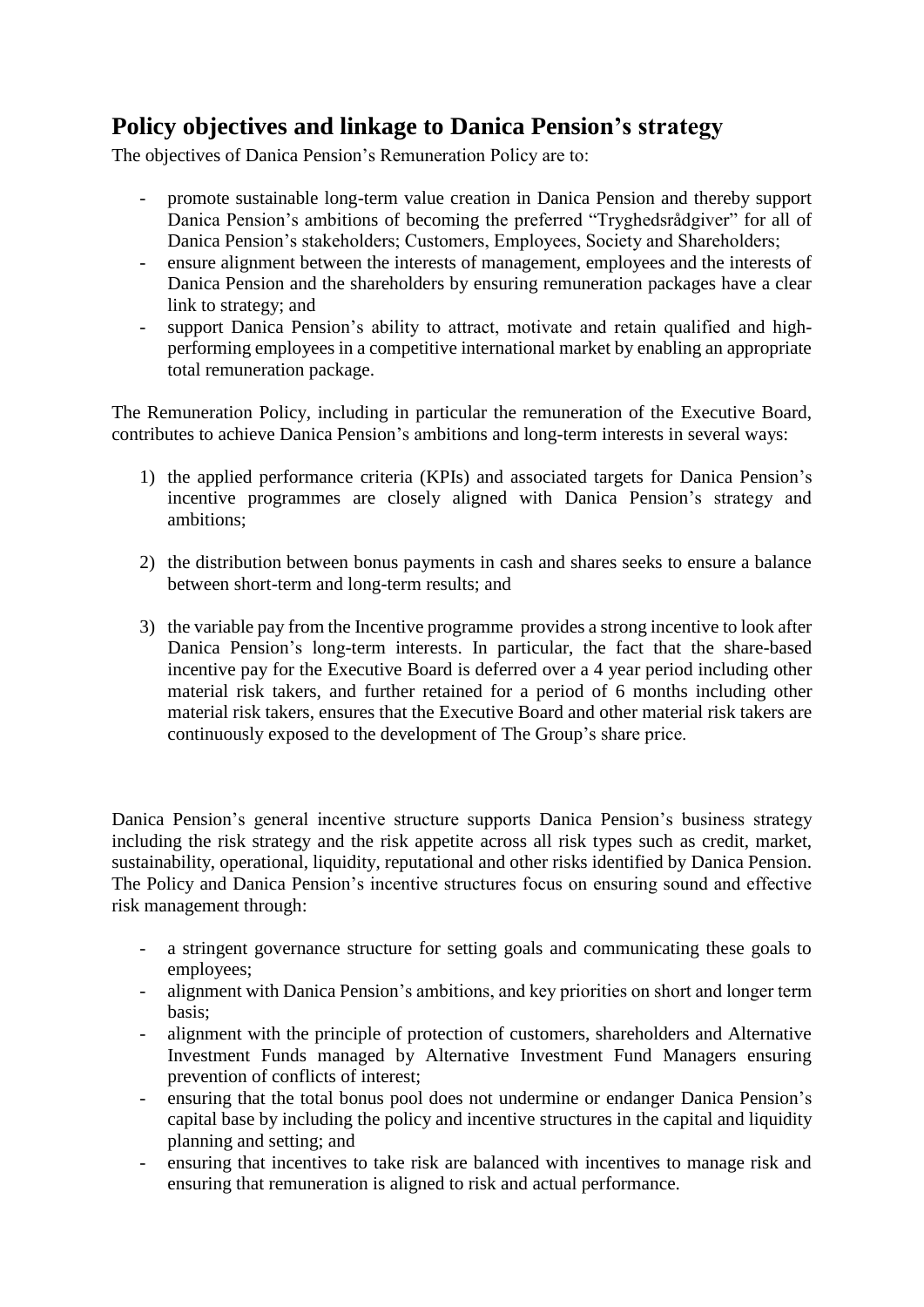## **Corporate Governance**

Various control and compliance functions within The Group and Danica Pension are involved in the process with regard to the implementation of the Policy and incentive structures to ensure that risk, capital and liquidity limits are not exceeded. The Group´s Risk Committee assesses whether the incentive structure is commensurate with The Group's risks, capital and liquidity and evaluates the probability and timing of the remuneration.

A bonus pool is allocated in the budget for performance-based remuneration. The bonus pool is approved as part of the budget.

The Group has established effective control procedures in order to ensure that payment of variable remuneration is conducted in accordance with guidelines set by the Board of Directors, if any, applicable incentive structures and applicable regulation. The practices and procedures with regard thereto are clear, well-documented and transparent, and the procedures are subject to at least one independent review annually by Group Internal Audit.

## **Remuneration – all employees**

At least annually, during the performance and appraisal dialogues, the individual employees and managers evaluate and document performance in the past period/ year and set new goals. Decisions on adjustment, if any, of the employee's base salary or on annual variable pay are made on the basis of these dialogues.

The general remuneration components are:

- Base salary
- Fixed allowances
- Pension schemes and other benefits
- Variable remuneration e.g. short-term and long-term incentives
- Exceptional remuneration components

### **Base salary**

Base salary is determined on the basis of the role and position of the individual employee, including professional experience, seniority, education, responsibility, job complexity, local market conditions, etc. Base salary is payable mainly in cash but can in specific cases be payable partly in shares or other instruments as required by relevant legislation or Danica Pension´s Policies.

### **Fixed allowances**

Fixed allowances are used, but are limited to allowances governed by collective agreement or otherwise approved by Danica Pension. Furthermore, allocation of such allowances are governed by the "Remuneration Governance".

### **Pension schemes and other benefits**

Pension schemes guarantee employees a basic cover in the event of critical illness or death and pension payments upon retirement. In general, employees are covered by mandatory defined contribution plans with a pension insurance company. The pension contributions of employees subject to collective bargaining agreements are regulated by the collective agreement. Further, pension schemes are construed and offered to employees in accordance with local practises and regulation.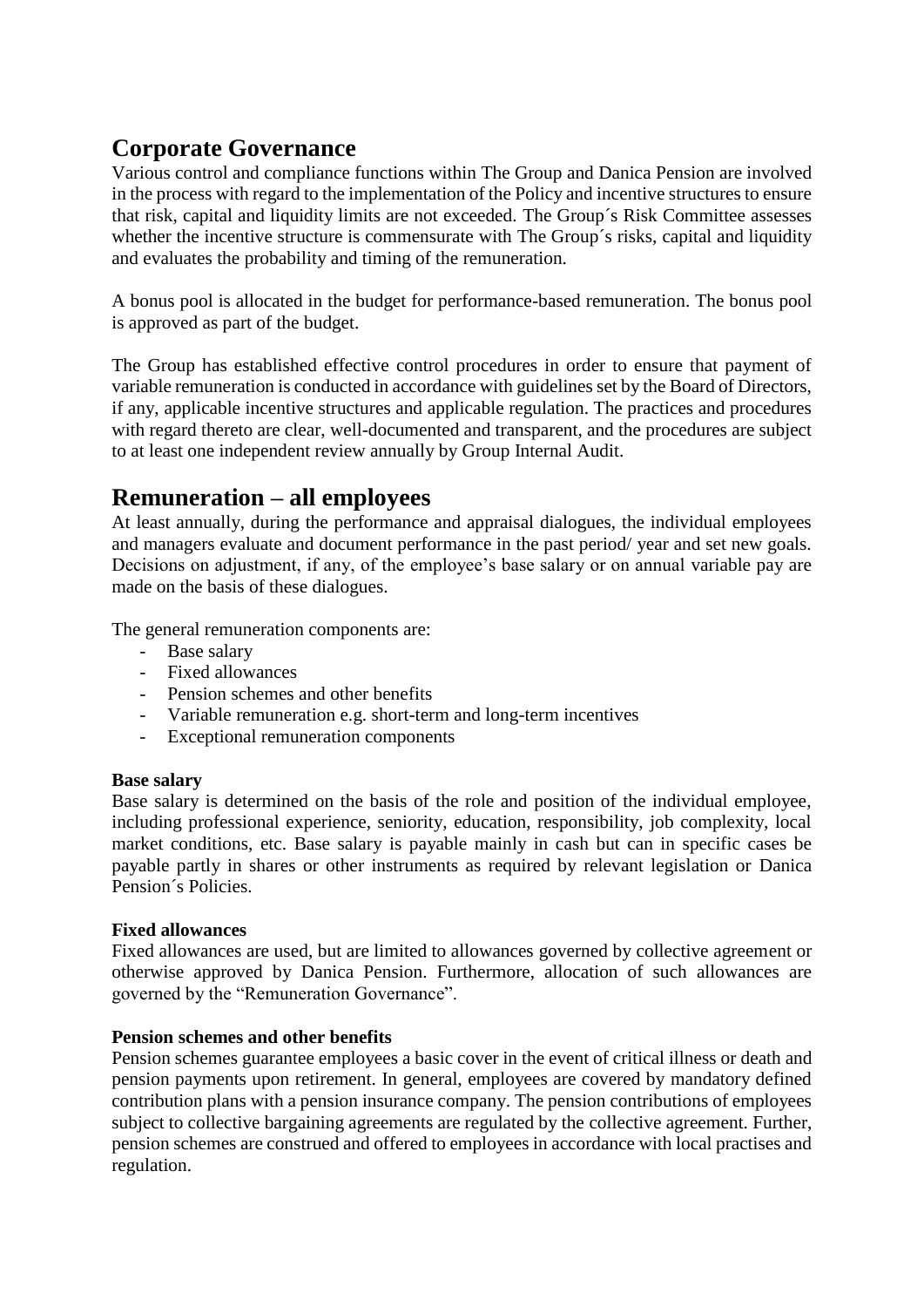Other benefits are awarded on the basis of individual employment contracts and local market practice. As a main rule, Danica Pension has set guidelines in order to align benefits/routine packages offered to employees in various employment levels within Danica Pension. The benefit offered to certain groups of employees could be mobile telephone, internet, newspaper, company car, health insurance and health checks, assistance from health providers and other benefits in kind, such as insurance cover and/or indemnification for costs related to the conduct of certain employees during the employment.

### **Variable remuneration**

Variable remuneration supports driving the right behaviour according to our purpose and cultural commitments, and reward performance in line with Danica Pension's strategy and ambitions. Danica Pension's incentive programmes include performance targets at Group, Unit (or Alternative Investment Fund Manager/Management Companies), and at individual level, where relevant. As a minimum, this applies to material risk takers.

Danica Pension's incentive structures are overall divided into:

- 1) Management programmes (KPI scorecards);
- 2) Profit pools for revenue producing units (e.g. Capital Market and Asset Management programmes); and
- 3) Employee award programme

Variable remuneration must be based on an assessment of the performance against predetermined KPIs and targets. Dependant on the field of employment, Danica Pension sets and uses an appropriate balance of financial, non-financial, absolute, relative, internal and external KPIs, balancing short-term and long-term objectives. Risk KPIs are further applied to ensure a strong risk management and compliance culture, facilitating Danica Pension's commitment to integrity. Examples of KPIs are listed below:

- return on equity (RoE)
- profit
- cost/income ratio and/or other cost related measures
- customer satisfaction relative performance against peers
- compliance with legislation and/or internal business/ conduct procedures
- observance of The Group's and business units' risk management and compliance culture
- actions and performance which supports the achievement of Danica Pension's ambitions
- diversity and inclusion
- employee engagement
- sustainability metrics, including sustainability risk metrics relevant to the management of investments and liabilities
- expected loss or similar risk measures

The KPIs are designed to prevent conflicts of interest and thus ensure that employees are remunerated in alignment with serving the best interest of all stakeholders, inclusive of customers. Employees are not incentivised to sell specific products to customers if other products would serve the customers better or be more suitable for the customer in accordance with best practice, customer analyses, etc. Where applicable, the Group has implemented a prohibition of employees being remunerated on sale of specific products.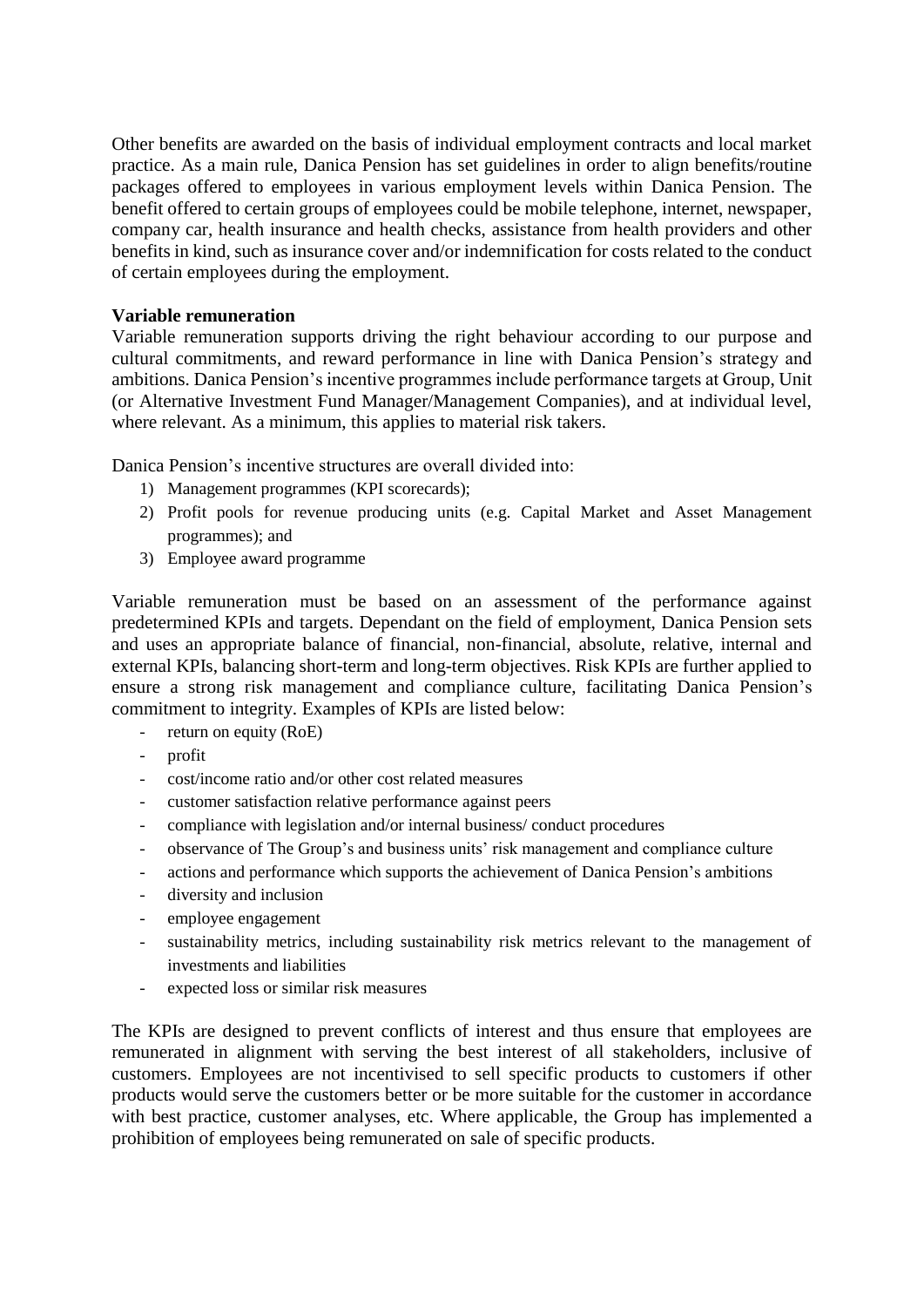A qualifying mechanism is installed to ensure variable pay lapses in general if The Group is loss bearing during a year. Further, if individual beneficiaries act in conflict with behavioural expectations, e.g. misconduct, the Executive Board, subsequently the Board of Directors will reduce any earned bonus partly or in full.

The Board of Directors has determined a maximum percentage of variable remuneration relative to the fixed remuneration in order to ensure an appropriate balance between fixed and variable pay. This percentage varies according to the type of position held by the employee and the business unit in which the employee is employed and local requirements. The maximum limit on variable remuneration remains at 200% of fixed remuneration including base salary and pension. This level of variable remuneration will, in practice, apply only to a small minority of employees and be offered only to enable Danica Pension to match market terms. The limit is reduced in jurisdictions where a lower maximum cap is required by applicable legislation. Most employees covered by incentive schemes have a cap on variable pay at 25%. Furthermore, certain employees and senior management are comprised by a variable pay limit of up to 50% of the base salary, possibly inclusive of pension. Calculating the ratio between fixed and variable remuneration, institutions are, pursuant to applicable legislation, allowed to apply a discount rate of 25% subject to requirements for deferral and instruments. However, The Group does not apply this notional discount rate.

Variable remuneration may be disbursed as cash bonus, shares, share-based instruments, including conditional shares and other generally approved instruments, all on the basis of applicable local legislation. Where relevant and applicable, the Board of Directors has determined certain minimum thresholds according to which bonuses exceeding the thresholds shall be split into cash and shares or other adequate financial instruments. In accordance with the proportionality principle set forth in applicable regulation, the thresholds and the split vary within different business units and positions and are set according to the employees' impact on the specific risk profile, market practice within the business unit in question and in order to offer competitive remuneration packages. However, alignment of the interests of the employees, The Group, the customers and the shareholders, Alternative Investment Funds and/or UCITS managed by management companies is always ensured.

Variable remuneration is awarded in a manner, that promotes sound risk management, includes ex-post risk adjustments and does not induce excessive risk-taking. This means that if the variable remuneration exceeds the minimum threshold determined by the Board of Directors the variable pay will be split in shares (or other instruments) and cash, part of which will be deferred in accordance with national legislation and Danica Pension´s guidelines. Further, the default accrual period for short-term variable remuneration is one year. For a limited number of employees the accrual period is two years.

Deferral varies on the basis of position, geography and amount, from three to four years. Employees receiving variable remuneration over a certain threshold will have the part of the variable remuneration exceeding the threshold granted in conditional shares or other applicable instruments and deferred for one to three years. For material risk takers, deferral is applied according to mandatory legislation and Group policies. The Executive Board is subject to at least four years' deferral. The deferral period for other material risk takers has been assessed, the purpose being to ensure adequate ex-post risk adjustment according to applicable legislation. Given the nature of the business, the business cycle, its risks, the individual´s activities and applied pay-out structures, including back testing and claw back provisions, a general deferral period of at least four years has been decided.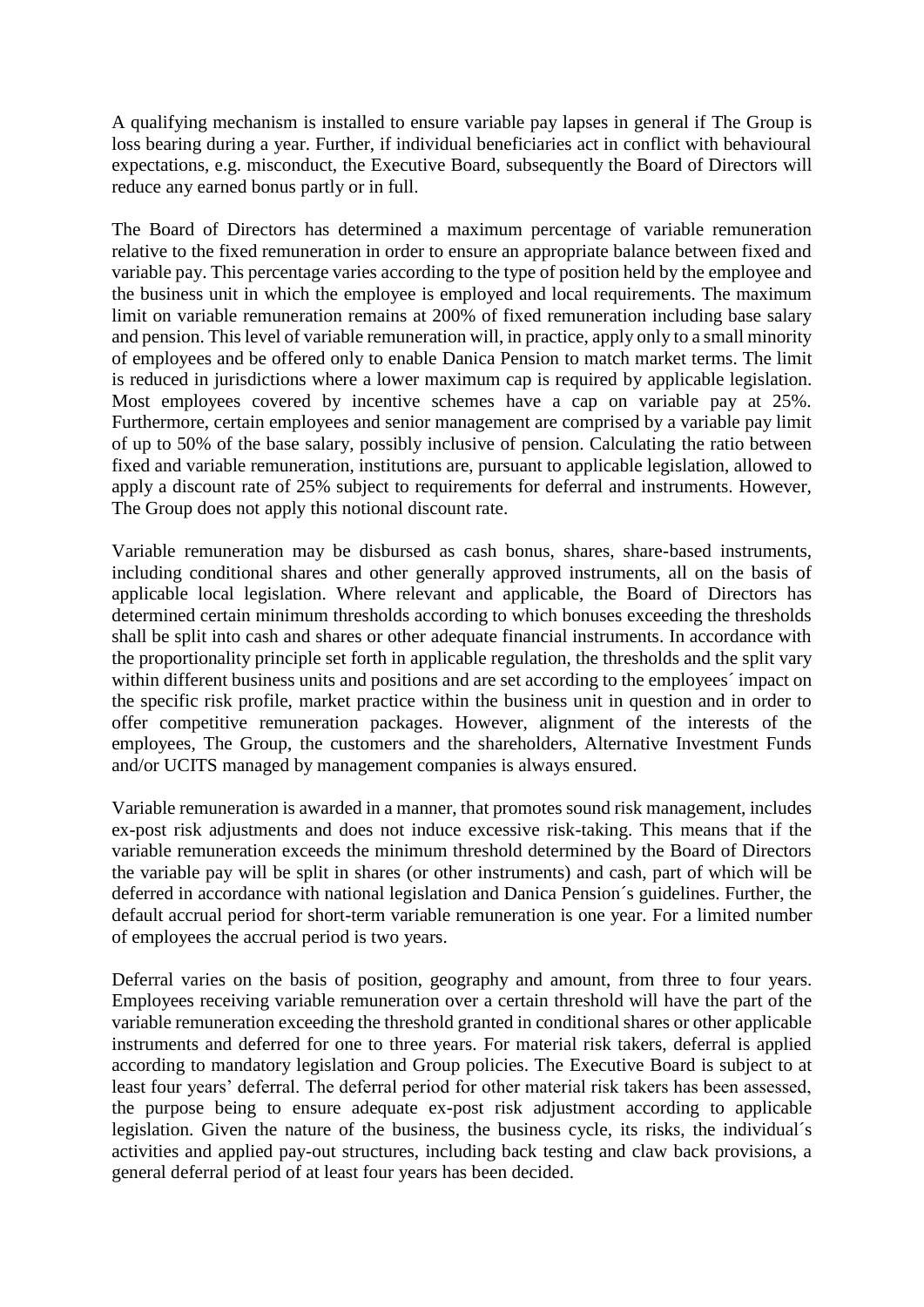Non-disbursed variable components are subject to back testing (as a minimum for employees identified as material risk takers). Back testing criteria are determined by Group HR in accordance with applicable law.

Concerning all employees, disbursed as well as non- disbursed components are subject to claw back if granted on the basis of data which has subsequently proven to be manifestly misstated or inaccurate.

Variable remuneration is awarded by ensuring:

an appropriate balance between fixed and variable components;

- that the fixed component represents a sufficiently high proportion of the total remuneration to make non-payment of the variable component possible;
- that no hedging of deferred shares takes place for employees who are identified as material risk takers; and
- that material risk takers cannot dispose of the share- based instruments for an appropriate period of time after transfer of the instruments to the risk taker.

### **Exceptional remuneration components**

Exceptional remuneration components such as buyout, sign-on fees as well as retention awards and guaranteed bonus are granted only in exceptional cases.

Any buyout or sign-on fee is agreed in connection with the employment and is not granted for periods longer than one year. Further, buyout, sign-on, retention and guaranteed bonus are subject to and paid in accordance with relevant legislation applicable for both Group and for local entities. Such remuneration may not exceed one year's gross salary inclusive of pension, benefits and fixed supplements.

### *Buyouts*

Buyouts are only granted in by exception. All requirements for variable remuneration apply, including deferral, retention and clawback.

#### *Sign-on fees*

Sign-on fees are only granted in by exception for attracting the key candidate at the executive level. Sign-on fees for executives are preferably paid in shares with required deferral and holding period. However, in some cases the sign-on fee can be paid in cash, or in a split between cash and shares. According to applicable legislation, as a main rule conditional on the executive not resigning within a given period of time after the pay.

#### *Retention awards*

Retention awards and guaranteed bonus are only used in extraordinary cases to retain individuals for a predefined period. The retention period must be set as a specific period or by defining an event when the retention condition should be met (e.g. restructuring, wind-down, divestment etc.). The retention awards should not be granted to merely compensate for performance-related remuneration not paid due to insufficient performance, or the institution's financial situation.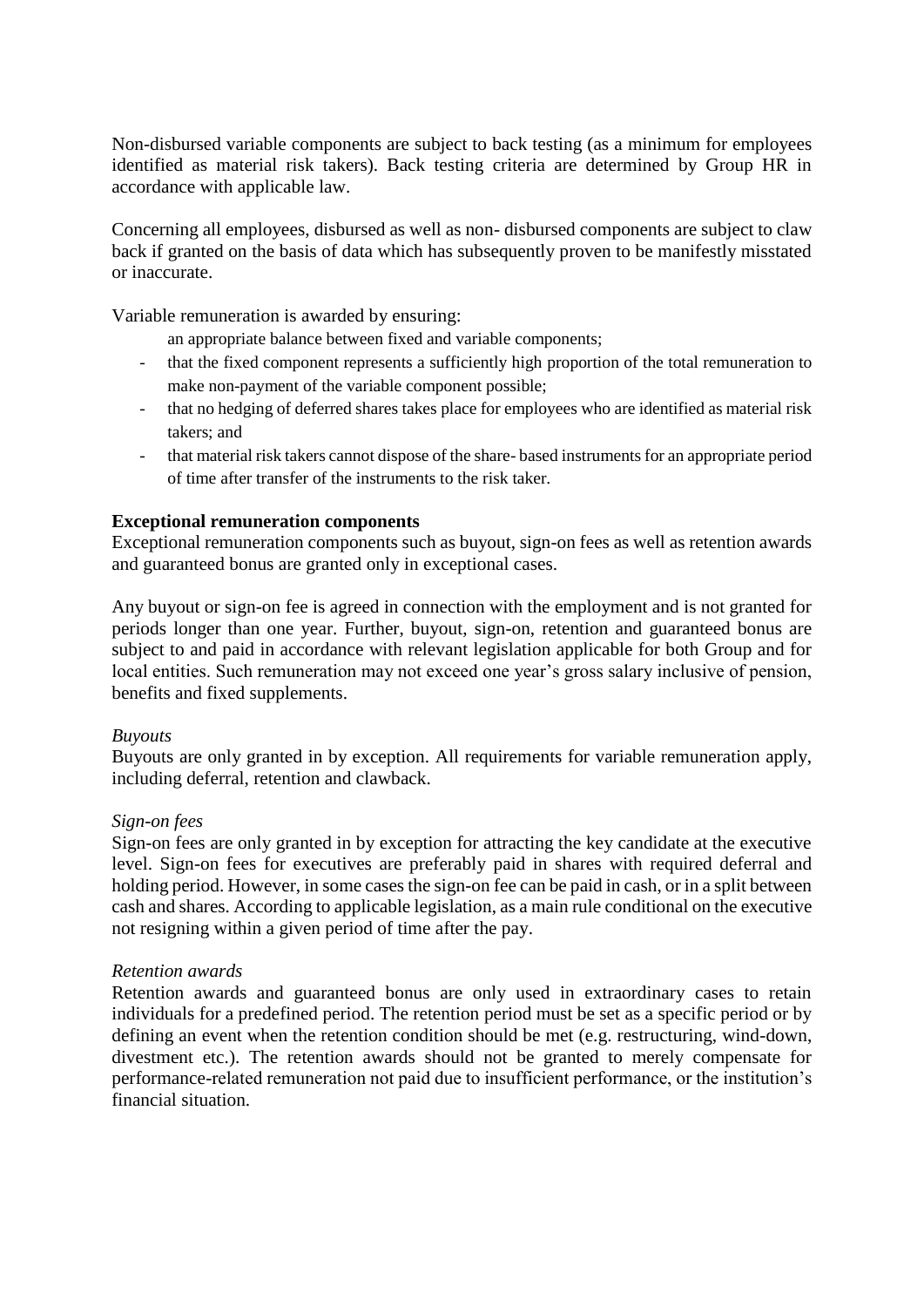#### *Severance payments*

Severance payments are payable in accordance with relevant local legislation and applicable collective agreements. The overall policy and agreements on severance pay are determined by Group HR and relevant control functions. Severance pay constitutes an appropriate compensation for termination initiated by Danica Pension, is decided upon consideration of the individual's responsibility and decision-making powers and it is taken into account that it must not constitute a reward for failure or misconduct. Normally, severance pay is linked to seniority, as employees earn entitlement to severance pay throughout their years of service. Most employees are entitled to severance pay solely pursuant to legislation or collective agreement. Under specific individual agreements, certain key employees are entitled to additional severance pay pursuant to legislation or collective agreement of up to a maximum of 12 months' base salary while certain managers (below Executive Board-level) are entitled to a maximum of up to 24 months' base salary.

For the avoidance of doubt and subject to applicable legislation and collective bargaining agreements, no severance payment agreed from 1 January 2015 onwards may include any variable remuneration, pension or other benefits. Further, unless otherwise required by law, collective agreements or agreements entered into prior to 1 January 2018, severance pay, inclusive of salary during a notice period, cannot exceed a total of two years´ salary and benefits.

### **Remuneration of the Board of Directors**

In line with market practice, members of the Board of Directors receive a fixed annual base fee. No member of the Board of Directors is entitled to receive any variable remuneration, or pension contribution except for the members elected by the employees, or where required in accordance with local regulations. Employee elected members of the Board of Directors, in their role as employees of Danica Pension, are entitled to variable remuneration and staff benefits in accordance with their peers in Danica Pension.

In addition to the Board of Directors' fixed fees to members of the Board of Directors and Committees, Danica Pension may pay social duties and similar taxes levied by foreign authorities in relation to the directors' fees. Danica Pension may also pay any outlays and travel expenses incurred in connection with a Director's discharge of his or her duties as a member of the Board of Directors. Further, Danica Pension may pay costs associated with granting telephones, newspapers, safe boxes and security facilities installed at the private addresses of the members of the Board of Directors as deemed necessary by the Board of Directors in order to protect the individual member of the Board of Directors and to safeguard the interests of Danica Pension and its customers. Danica Pension will pay all costs associated with the above security facilities, including tax, if necessary, instalment of equipment, monthly fees etc. Further, members of the Board of Directors could be offered insurance cover and/or indemnification for costs related to the conduct while they are members of the Board of **Directors** 

The Board of Directors submits proposals for remuneration of the members of the Board of Directors to the Annual General Meeting for approval every year.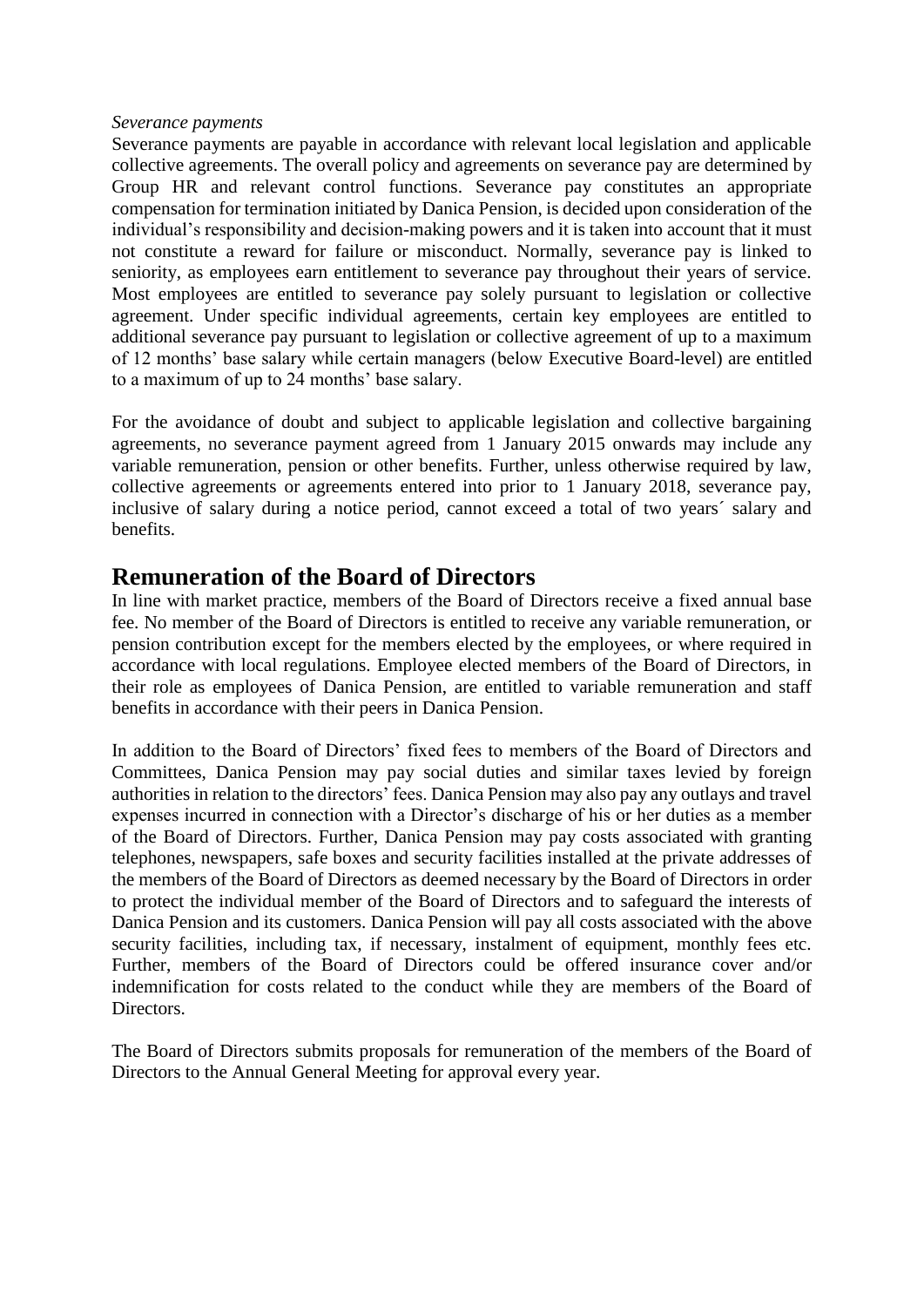## **Remuneration of the Executive Board**

The remuneration of the Executive Board reflects The Group's desire to attract, motivate and retain qualified members of the Executive Board, and to offer a competitive total remuneration package with an appropriate balance between fixed and variable pay.

In connection with the annual assessment of the remuneration of the Executive Board, developments in market practice are assessed. The Chairman of the Board of Directors proposes to the Board of Directors for approval remuneration of the CEO of Danica Pension on a recommendation from the Head of Personal Customers (P&BC until May 1 2022) with grand parenting from Danske Bank's CEO. The Chairman of the Board of Directors also proposes to the Board of Directors for approval remuneration of CFO, CCO and COO at Danica Pension on a proposal from the CEO of Danica Pension with grand parenting from Head of Personal Customers (P&BC until May 1 2022).

The remuneration of the Executive Board may consist of:

- Base salary
- Pension and other benefits
- Incentive programme
- Exeptional remuneration components

### **Base salary**

Base salary is the guaranteed cash awarded to the members of the Executive Board on a monthly basis. The level of base salary reflects the nature of the role in terms of responsibility and complexity in combination with the individual ExBo

member's experience and contribution to Danica Pension in terms of long-term sustainable value creation.

Once a year the Board of Directors reviews the base salary level of the Executive Board. Offcycle reviews and adjustments may be conducted on request and is subject to approval by the Board of Directors.

### **Pension and other benefits**

Members of the Executive Board will be comprised by a Group pension scheme according to which a fixed percentage (20%) of the salary will be paid into the collective pension scheme entitling the Executive member to appropriate pension payment upon retirement. In some cases, pension is paid to the Executive as a cash allowance.

In addition to the general benefits offered to Danica Pension's employees, the Executive Board are entitled to additional benefits, however, subject to individual agreements. Two examples are included below:

Security: security arrangements are provided for the Executives as deemed necessary by the Board of Directors in order to protect the individual Executive and to safeguard the interests of Danica Pension and its customers.

Insurance: Insurance cover/or indemnification for costs related to the conduct during the employment.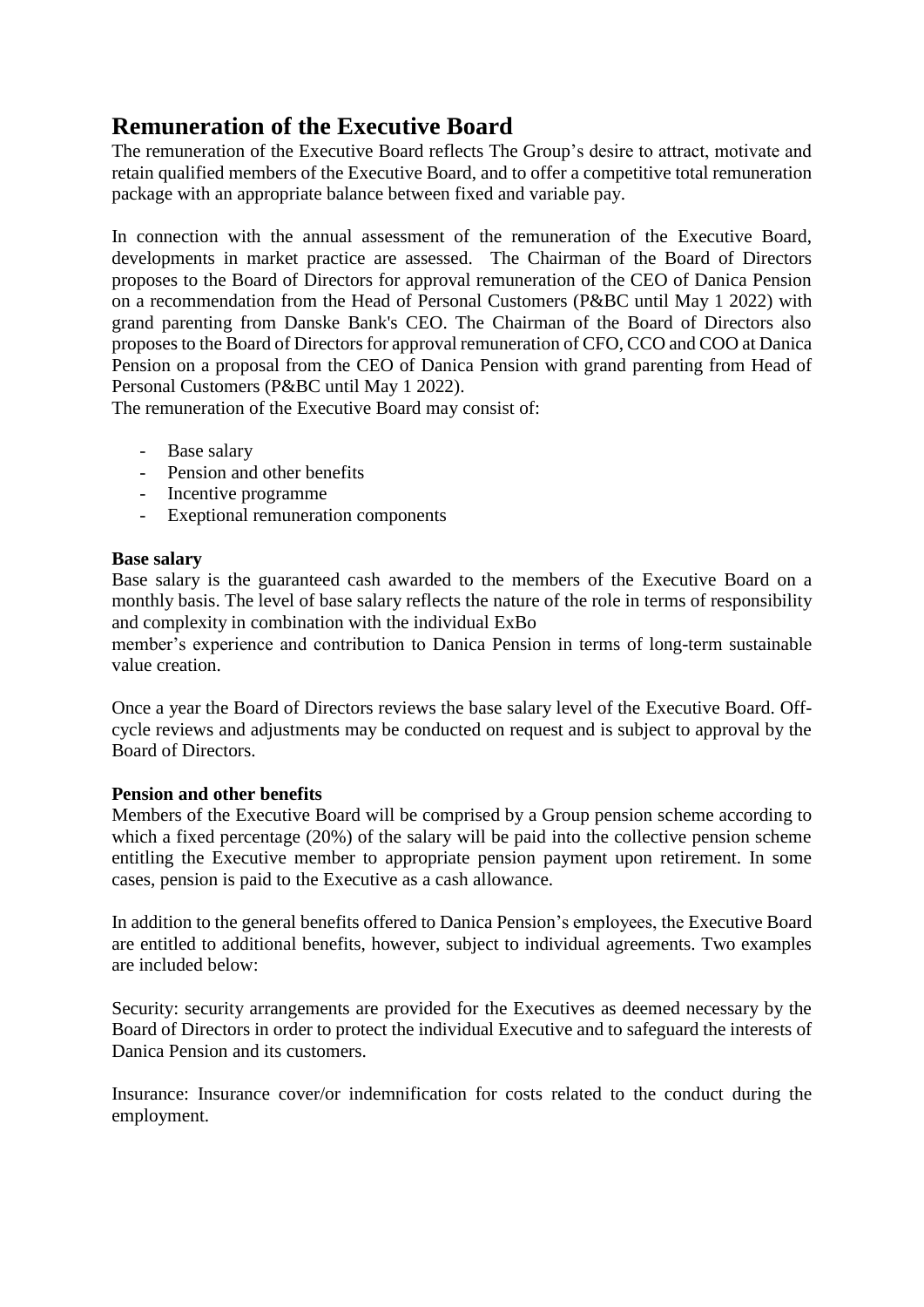### **Incentive programme**

The purpose for the ExBo incentive programme is to incentivize the achievement of certain annual KPIs and targets for the relevant year, guided by the longer-term ambitions.

The KPIs and targets applied for calculating bonus are decided in advance of the performance period, usually in December.

In connection with the year end process, the annual performance is assessed as actual results achieved against the predetermined targets and may include audited financial figures.

Performance for any qualitative KPI(s) will be at the Board of Directors' discretion, if applicable. In case of extraordinary circumstances and/or unforeseen events, the Board of Directors may decide to deviate from the KPI results and targets. The target pay-out is set at 25% of members of the Executive Board individual base salary. The pay-out opportunity ranges from 0% to 50% (max). In line with applicable regulation, variable remuneration is subject to rules on split payments (cash and shares) and deferral (4years deferral and 6 months retention). Further, all variable remuneration is subject to back testing and malus.

The performance of Executive Board members is assessed once a year based on written performance agreements in accordance with the earlier described criteria containing both financial and non-financial KPIs. The yearly variable remuneration to members of the Executive Board cannot exceed the limit of 50% of the yearly base salary, however, subject to applicable legislation.

#### **Exceptional remuneration components**

Exceptional compensation elements such as buyout and sign-ons are described for all employees earlier in the Policy and applies for the ExBo as well. The exceptional components for members of the ExBo are subject to individual agreements and relevant regulations.

### **Notice terms**

As a main rule, the CEO is entitled to a notice period upon termination from Danica Pension of 12 months, and to terminate his/her own position with a notice of 6 months (effective as of 1 January 2022). Other members of the Executive Board have notice of termination under the Danish Salary Employees Act plus two months. During such notice period, the Executive Board members are only entitled to full salary and benefits to the extent the Executive does not obtain other income during the notice period. CEO of Danica Pension Executive Board is not entitled to severance pay, however the other members of the Executive Board may have this under individual contracts.

The Remuneration Report and/or the Annual Report specifies the Executive Board remuneration.

### **Material risk takers and control functions**

The remuneration of material risk takers and employees in control functions is subject to specific conditions laid down in applicable national legislation, EU rules and relevant guidelines.

Once a year, subject to the policy of conducting an annual assessment process, where applicable on a consolidated, sub-consolidated and individual institution basis, the Board of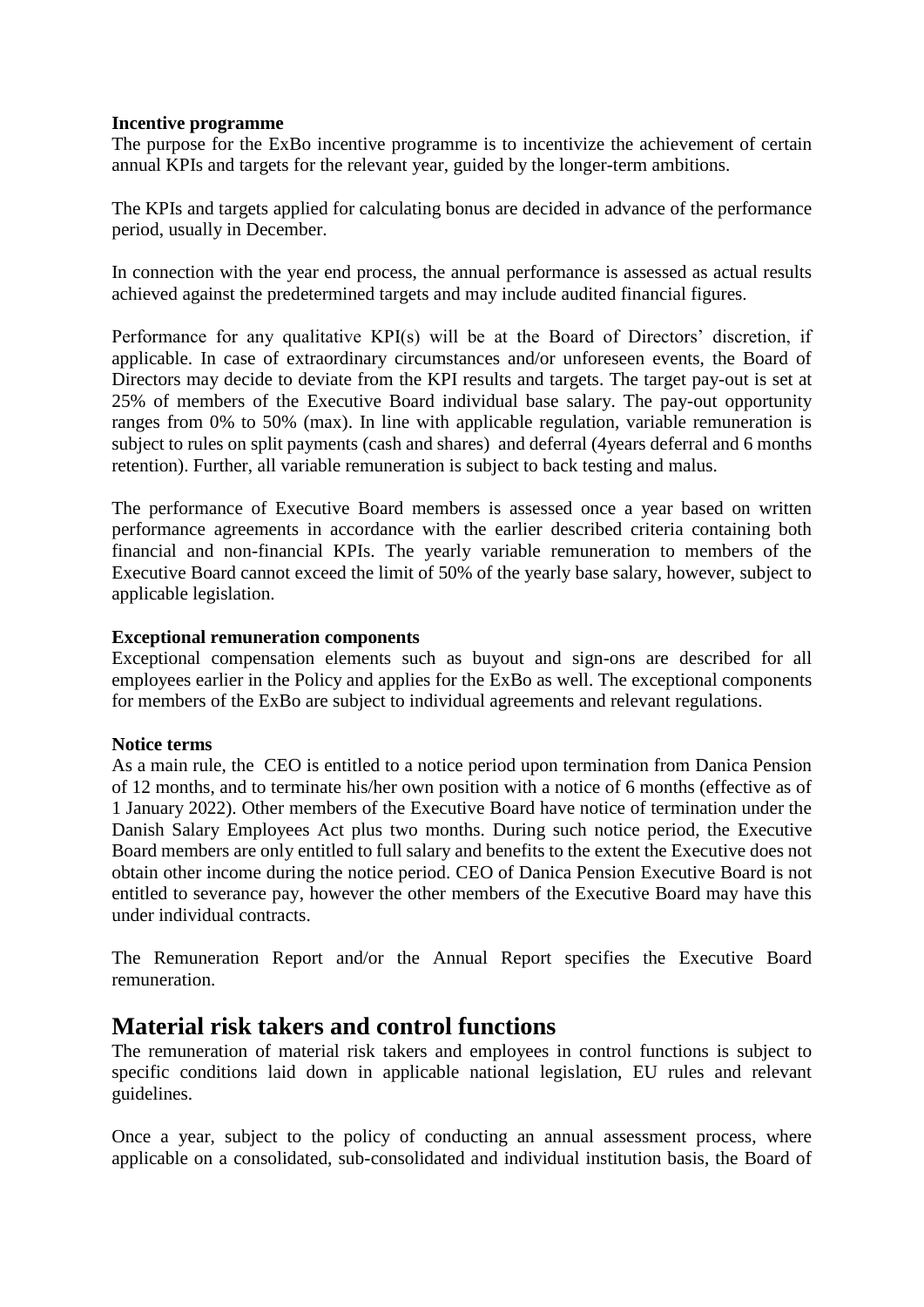Directors designates employees in Danica Pension's internal control functions and employees who are material risk takers.

In accordance with the regulations applicable, the designation of material risk takers is made subject to internal criteria set by the Board of Directors and regulatory qualitative and quantitative criteria. Members of the Executive Board and the Board of Directors are appointed material risk takers on an ongoing basis.

To the extent control functions are comprised by incentive schemes, Danica Pension ensures that control functions are remunerated for delivering their best performance in the specific role and that the variable remuneration does not compromise employees' objectivity and independence.

### **Remuneration comprised by other special regulation**

Special legislation regulates the Alternative Investment Fund Managers within The Group. Variable remuneration to any such employees is created in order to ensure compliance with regulation within this area.

Under certain conditions, incentives in the form of carried interest payable from such Alternative Investment Funds to the Alternative Investment Fund Managers are exempted from this Remuneration Policy and are paid in accordance with applicable legislation.

The assessment of performance of Alternative Investment Fund Managers is set in a multi-year framework appropriate to the life cycle of the Alternative Investment Funds managed by the Alternative Investment Fund Manager. This is done in order to ensure that the assessment process is based on longer-term performance and that the actual payment of variable components of remuneration is spread over a period, which takes account of the life cycle of the Alternative Investment Funds it manages. Further, their investment risks are also taken into consideration.

Some functions within The Group are comprised by other special regulations, and performance agreements covering employees in such functions are construed in accordance with applicable mandatory law, including, but not limited to, UCITS, IDD, Solvency II, the Disclosure Regulation etc. This includes e.g. specific measures ensuring that the structure of remuneration does not provide incitement to take excessive risks as governed by the risk management framework with respect to environmental, social or governance events or conditions with actual or potential negative impact on the value of clients' investments, or as relevant the value of liability, adjusting as relevant the variable remuneration to address such exposure.

Finally, to the extent bonus is agreed on in collective agreements between The Group or employer organisations and unions, any such agreements will, to the extent necessary, be exempted from this Policy in accordance with EU and national legislation.

### **Diversity and equal pay**

An employee's total remuneration package is determined on the basis of the role and position of the individual employee, professional experience, seniority, education, responsibility, job complexity, local market conditions, the results of The Group, the business unit in which the employee is employed and the individual's performance, etc.